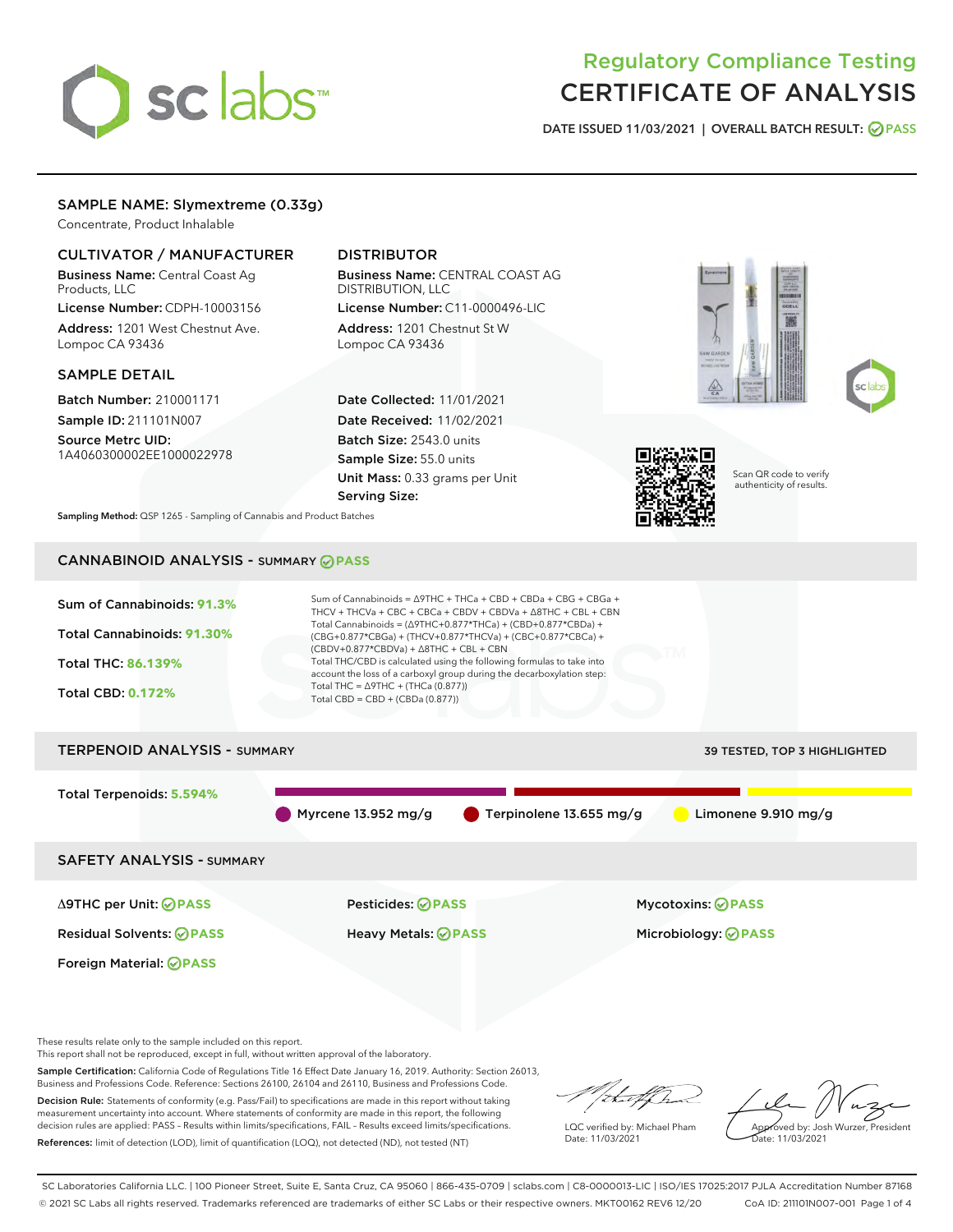



SLYMEXTREME (0.33G) | DATE ISSUED 11/03/2021 | OVERALL BATCH RESULT: 2 PASS

#### CANNABINOID TEST RESULTS - 11/02/2021 2 PASS

Tested by high-performance liquid chromatography with diode-array detection (HPLC-DAD). **Method:** QSP 1157 - Analysis of Cannabinoids by HPLC-DAD

#### TOTAL CANNABINOIDS: **91.30%**

Total Cannabinoids (Total THC) + (Total CBD) + (Total CBG) + (Total THCV) + (Total CBC) + (Total CBDV) + ∆8THC + CBL + CBN

TOTAL THC: **86.139%** Total THC (∆9THC+0.877\*THCa)

TOTAL CBD: **0.172%**

Total CBD (CBD+0.877\*CBDa)

TOTAL CBG: 2.294% Total CBG (CBG+0.877\*CBGa)

TOTAL THCV: 2.22% Total THCV (THCV+0.877\*THCVa)

TOTAL CBC: 0.09% Total CBC (CBC+0.877\*CBCa)

TOTAL CBDV: ND Total CBDV (CBDV+0.877\*CBDVa)

| <b>COMPOUND</b>            | LOD/LOQ<br>(mg/g) | <b>MEASUREMENT</b><br><b>UNCERTAINTY</b><br>(mg/g) | <b>RESULT</b><br>(mg/g) | <b>RESULT</b><br>(%) |
|----------------------------|-------------------|----------------------------------------------------|-------------------------|----------------------|
| <b>A9THC</b>               | 0.06/0.26         | ±29.632                                            | 861.39                  | 86.139               |
| <b>CBG</b>                 | 0.06/0.19         | ±0.904                                             | 22.94                   | 2.294                |
| <b>THCV</b>                | 0.1/0.2           | ±1.11                                              | 22.2                    | 2.22                 |
| <b>CBN</b>                 | 0.1/0.3           | $\pm 0.25$                                         | 3.9                     | 0.39                 |
| <b>CBD</b>                 | 0.07/0.29         | ±0.080                                             | 1.72                    | 0.172                |
| <b>CBC</b>                 | 0.2 / 0.5         | ±0.03                                              | 0.9                     | 0.09                 |
| $\triangle$ 8THC           | 0.1/0.4           | N/A                                                | <b>ND</b>               | <b>ND</b>            |
| <b>THCa</b>                | 0.05/0.14         | N/A                                                | <b>ND</b>               | <b>ND</b>            |
| <b>THCVa</b>               | 0.07 / 0.20       | N/A                                                | <b>ND</b>               | <b>ND</b>            |
| <b>CBDa</b>                | 0.02/0.19         | N/A                                                | <b>ND</b>               | <b>ND</b>            |
| <b>CBDV</b>                | 0.04 / 0.15       | N/A                                                | <b>ND</b>               | <b>ND</b>            |
| <b>CBDVa</b>               | 0.03/0.53         | N/A                                                | <b>ND</b>               | <b>ND</b>            |
| <b>CBGa</b>                | 0.1/0.2           | N/A                                                | <b>ND</b>               | <b>ND</b>            |
| <b>CBL</b>                 | 0.06 / 0.24       | N/A                                                | <b>ND</b>               | <b>ND</b>            |
| <b>CBCa</b>                | 0.07 / 0.28       | N/A                                                | <b>ND</b>               | <b>ND</b>            |
| <b>SUM OF CANNABINOIDS</b> |                   |                                                    | $913.0$ mg/g            | 91.3%                |

#### **UNIT MASS: 0.33 grams per Unit**

| ∆9THC per Unit                         | 1120 per-package limit | 284.26 mg/unit | <b>PASS</b> |
|----------------------------------------|------------------------|----------------|-------------|
| <b>Total THC per Unit</b>              |                        | 284.26 mg/unit |             |
| <b>CBD per Unit</b>                    |                        | $0.57$ mg/unit |             |
| <b>Total CBD per Unit</b>              |                        | $0.57$ mg/unit |             |
| <b>Sum of Cannabinoids</b><br>per Unit |                        | 301.3 mg/unit  |             |
| <b>Total Cannabinoids</b><br>per Unit  |                        | 301.3 mg/unit  |             |

# TERPENOID TEST RESULTS - 11/03/2021

Terpene analysis utilizing gas chromatography-flame ionization detection (GC-FID). **Method:** QSP 1192 - Analysis of Terpenoids by GC-FID

| <b>COMPOUND</b>         | LOD/LOQ<br>(mg/g) | <b>MEASUREMENT</b><br><b>UNCERTAINTY</b><br>(mg/g) | <b>RESULT</b><br>(mg/g)                         | <b>RESULT</b><br>$(\%)$ |
|-------------------------|-------------------|----------------------------------------------------|-------------------------------------------------|-------------------------|
| <b>Myrcene</b>          | 0.008 / 0.025     | ±0.1800                                            | 13.952                                          | 1.3952                  |
| Terpinolene             | 0.008 / 0.026     | ±0.2799                                            | 13.655                                          | 1.3655                  |
| Limonene                | 0.005 / 0.016     | ±0.1417                                            | 9.910                                           | 0.9910                  |
| $\upbeta$ Caryophyllene | 0.004 / 0.012     | ±0.1599                                            | 4.492                                           | 0.4492                  |
| Ocimene                 | 0.011 / 0.038     | ±0.1105                                            | 3.443                                           | 0.3443                  |
| $\beta$ Pinene          | 0.004 / 0.014     | ±0.0244                                            | 2.126                                           | 0.2126                  |
| $\alpha$ Pinene         | 0.005 / 0.017     | ±0.0154                                            | 1.789                                           | 0.1789                  |
| $\alpha$ Humulene       | 0.009/0.029       | ±0.0417                                            | 1.299                                           | 0.1299                  |
| Linalool                | 0.009 / 0.032     | ±0.0355                                            | 0.935                                           | 0.0935                  |
| <b>Terpineol</b>        | 0.016 / 0.055     | ±0.0430                                            | 0.700                                           | 0.0700                  |
| Fenchol                 | 0.010 / 0.034     | ±0.0254                                            | 0.656                                           | 0.0656                  |
| trans-β-Farnesene       | 0.008 / 0.025     | ±0.0191                                            | 0.538                                           | 0.0538                  |
| $\alpha$ Phellandrene   | 0.006 / 0.020     | ±0.0054                                            | 0.399                                           | 0.0399                  |
| $\alpha$ Terpinene      | 0.005 / 0.017     | ±0.0053                                            | 0.353                                           | 0.0353                  |
| 3 Carene                | 0.005 / 0.018     | ±0.0049                                            | 0.342                                           | 0.0342                  |
| $\gamma$ Terpinene      | 0.006 / 0.018     | ±0.0057                                            | 0.327                                           | 0.0327                  |
| Camphene                | 0.005 / 0.015     | ±0.0021                                            | 0.186                                           | 0.0186                  |
| $\alpha$ Bisabolol      | 0.008 / 0.026     | ±0.0075                                            | 0.141                                           | 0.0141                  |
| <b>Borneol</b>          | 0.005 / 0.016     | ±0.0052                                            | 0.124                                           | 0.0124                  |
| Citronellol             | 0.003 / 0.010     | ±0.0047                                            | 0.096                                           | 0.0096                  |
| Guaiol                  | 0.009 / 0.030     | ±0.0040                                            | 0.085                                           | 0.0085                  |
| Nerolidol               | 0.009 / 0.028     | ±0.0042                                            | 0.067                                           | 0.0067                  |
| Eucalyptol              | 0.006 / 0.018     | ±0.0016                                            | 0.063                                           | 0.0063                  |
| Valencene               | 0.009 / 0.030     | ±0.0042                                            | 0.061                                           | 0.0061                  |
| Sabinene                | 0.004 / 0.014     | ±0.0006                                            | 0.054                                           | 0.0054                  |
| Fenchone                | 0.009 / 0.028     | ±0.0010                                            | 0.036                                           | 0.0036                  |
| Sabinene Hydrate        | 0.006 / 0.022     | ±0.0014                                            | 0.035                                           | 0.0035                  |
| Geraniol                | 0.002 / 0.007     | ±0.0015                                            | 0.033                                           | 0.0033                  |
| p-Cymene                | 0.005 / 0.016     | ±0.0008                                            | 0.030                                           | 0.0030                  |
| Nerol                   | 0.003 / 0.011     | ±0.0006                                            | 0.013                                           | 0.0013                  |
| <b>Geranyl Acetate</b>  | 0.004 / 0.014     | N/A                                                | <loq< th=""><th><loq< th=""></loq<></th></loq<> | <loq< th=""></loq<>     |
| Caryophyllene<br>Oxide  | 0.010 / 0.033     | N/A                                                | 100                                             | <loq< th=""></loq<>     |
| (-)-Isopulegol          | 0.005 / 0.016     | N/A                                                | ND                                              | <b>ND</b>               |
| Camphor                 | 0.006 / 0.019     | N/A                                                | ND                                              | ND                      |
| Isoborneol              | 0.004 / 0.012     | N/A                                                | ND                                              | ND                      |
| Menthol                 | 0.008 / 0.025     | N/A                                                | ND                                              | <b>ND</b>               |
| $R-(+)$ -Pulegone       | 0.003 / 0.011     | N/A                                                | ND                                              | ND                      |
| $\alpha$ Cedrene        | 0.005 / 0.016     | N/A                                                | ND                                              | ND                      |
| Cedrol                  | 0.008 / 0.027     | N/A                                                | ND                                              | ND                      |
| <b>TOTAL TERPENOIDS</b> |                   |                                                    | 55.940 mg/g                                     | 5.594%                  |

SC Laboratories California LLC. | 100 Pioneer Street, Suite E, Santa Cruz, CA 95060 | 866-435-0709 | sclabs.com | C8-0000013-LIC | ISO/IES 17025:2017 PJLA Accreditation Number 87168 © 2021 SC Labs all rights reserved. Trademarks referenced are trademarks of either SC Labs or their respective owners. MKT00162 REV6 12/20 CoA ID: 211101N007-001 Page 2 of 4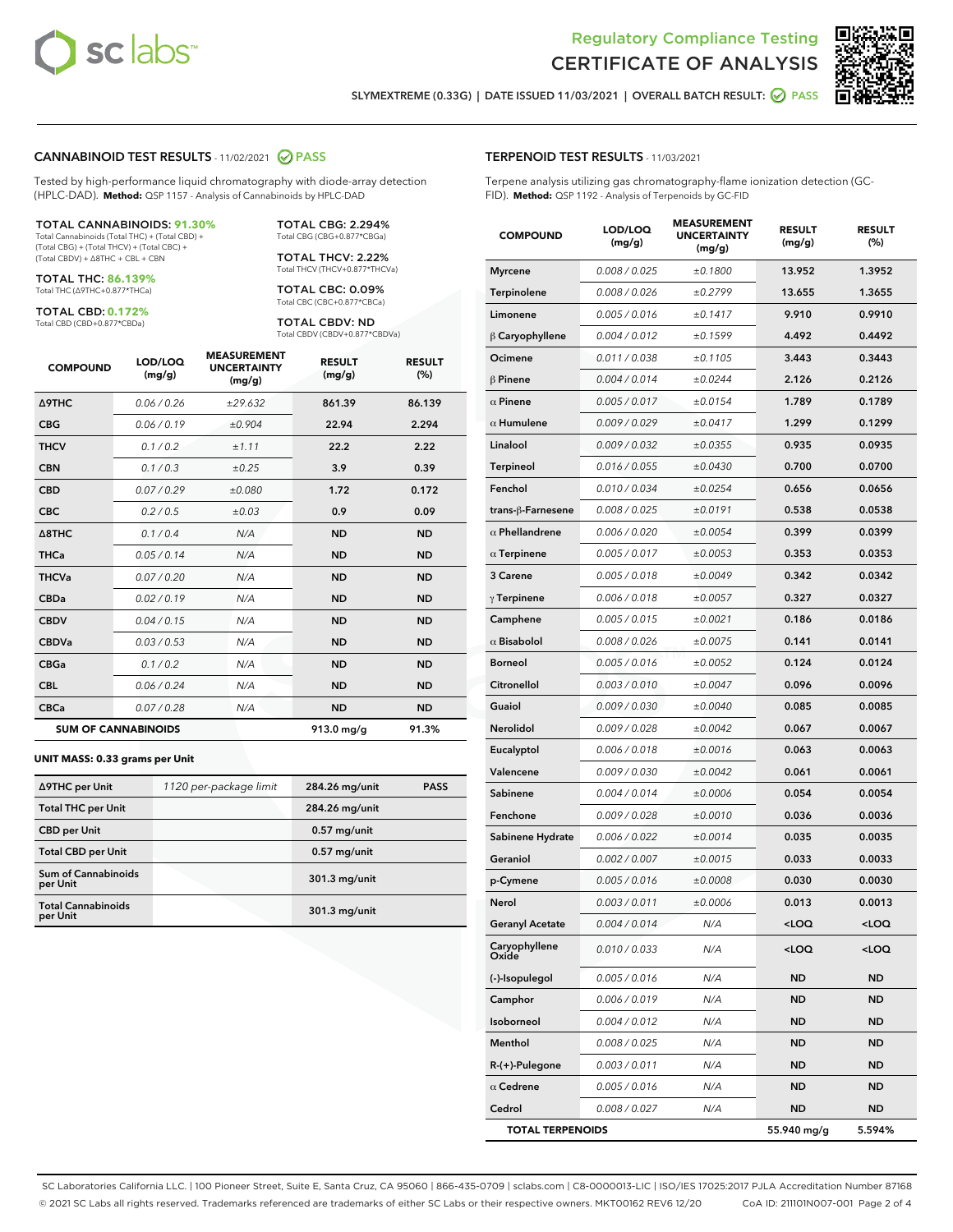



SLYMEXTREME (0.33G) | DATE ISSUED 11/03/2021 | OVERALL BATCH RESULT: @ PASS

# CATEGORY 1 PESTICIDE TEST RESULTS - 11/03/2021 2 PASS

Pesticide and plant growth regulator analysis utilizing high-performance liquid chromatography-mass spectrometry (HPLC-MS) or gas chromatography-mass spectrometry (GC-MS). \*GC-MS utilized where indicated. **Method:** QSP 1212 - Analysis of Pesticides and Mycotoxins by LC-MS or QSP 1213 - Analysis of Pesticides by GC-MS

| <b>COMPOUND</b>             | LOD/LOQ<br>$(\mu g/g)$ | <b>ACTION</b><br><b>LIMIT</b><br>$(\mu g/g)$ | <b>MEASUREMENT</b><br><b>UNCERTAINTY</b><br>$(\mu g/g)$ | <b>RESULT</b><br>$(\mu g/g)$ | <b>RESULT</b> |
|-----------------------------|------------------------|----------------------------------------------|---------------------------------------------------------|------------------------------|---------------|
| Aldicarb                    | 0.03 / 0.08            | $\ge$ LOD                                    | N/A                                                     | <b>ND</b>                    | <b>PASS</b>   |
| Carbofuran                  | 0.02/0.05              | $>$ LOD                                      | N/A                                                     | <b>ND</b>                    | <b>PASS</b>   |
| Chlordane*                  | 0.03 / 0.08            | $\ge$ LOD                                    | N/A                                                     | <b>ND</b>                    | <b>PASS</b>   |
| Chlorfenapyr*               | 0.03/0.10              | $>$ LOD                                      | N/A                                                     | <b>ND</b>                    | <b>PASS</b>   |
| Chlorpyrifos                | 0.02 / 0.06            | $\ge$ LOD                                    | N/A                                                     | <b>ND</b>                    | <b>PASS</b>   |
| Coumaphos                   | 0.02 / 0.07            | $\ge$ LOD                                    | N/A                                                     | <b>ND</b>                    | <b>PASS</b>   |
| Daminozide                  | 0.02 / 0.07            | $\ge$ LOD                                    | N/A                                                     | <b>ND</b>                    | <b>PASS</b>   |
| <b>DDVP</b><br>(Dichlorvos) | 0.03/0.09              | $\ge$ LOD                                    | N/A                                                     | <b>ND</b>                    | <b>PASS</b>   |
| Dimethoate                  | 0.03/0.08              | $>$ LOD                                      | N/A                                                     | <b>ND</b>                    | <b>PASS</b>   |
| Ethoprop(hos)               | 0.03/0.10              | $\ge$ LOD                                    | N/A                                                     | <b>ND</b>                    | <b>PASS</b>   |
| Etofenprox                  | 0.02 / 0.06            | $\ge$ LOD                                    | N/A                                                     | <b>ND</b>                    | <b>PASS</b>   |
| Fenoxycarb                  | 0.03 / 0.08            | $\ge$ LOD                                    | N/A                                                     | <b>ND</b>                    | <b>PASS</b>   |
| Fipronil                    | 0.03/0.08              | $>$ LOD                                      | N/A                                                     | <b>ND</b>                    | <b>PASS</b>   |
| Imazalil                    | 0.02 / 0.06            | $\ge$ LOD                                    | N/A                                                     | <b>ND</b>                    | <b>PASS</b>   |
| Methiocarb                  | 0.02 / 0.07            | $\ge$ LOD                                    | N/A                                                     | <b>ND</b>                    | <b>PASS</b>   |
| Methyl<br>parathion         | 0.03/0.10              | $\ge$ LOD                                    | N/A                                                     | <b>ND</b>                    | <b>PASS</b>   |
| <b>Mevinphos</b>            | 0.03/0.09              | $>$ LOD                                      | N/A                                                     | <b>ND</b>                    | <b>PASS</b>   |
| Paclobutrazol               | 0.02 / 0.05            | $\ge$ LOD                                    | N/A                                                     | <b>ND</b>                    | <b>PASS</b>   |
| Propoxur                    | 0.03/0.09              | $\ge$ LOD                                    | N/A                                                     | <b>ND</b>                    | <b>PASS</b>   |
| Spiroxamine                 | 0.03 / 0.08            | $\ge$ LOD                                    | N/A                                                     | <b>ND</b>                    | <b>PASS</b>   |
| Thiacloprid                 | 0.03/0.10              | $\ge$ LOD                                    | N/A                                                     | <b>ND</b>                    | <b>PASS</b>   |

#### CATEGORY 2 PESTICIDE TEST RESULTS - 11/03/2021 @ PASS

| <b>COMPOUND</b>          | LOD/LOO<br>$(\mu g/g)$ | <b>ACTION</b><br>LIMIT<br>$(\mu g/g)$ | <b>MEASUREMENT</b><br><b>UNCERTAINTY</b><br>$(\mu g/g)$ | <b>RESULT</b><br>$(\mu g/g)$ | <b>RESULT</b> |
|--------------------------|------------------------|---------------------------------------|---------------------------------------------------------|------------------------------|---------------|
| Abamectin                | 0.03/0.10              | 0.1                                   | N/A                                                     | <b>ND</b>                    | <b>PASS</b>   |
| Acephate                 | 0.02/0.07              | 0.1                                   | N/A                                                     | <b>ND</b>                    | <b>PASS</b>   |
| Acequinocyl              | 0.02/0.07              | 0.1                                   | N/A                                                     | <b>ND</b>                    | <b>PASS</b>   |
| Acetamiprid              | 0.02/0.05              | 0.1                                   | N/A                                                     | <b>ND</b>                    | <b>PASS</b>   |
| Azoxystrobin             | 0.02/0.07              | 0.1                                   | N/A                                                     | <b>ND</b>                    | <b>PASS</b>   |
| <b>Bifenazate</b>        | 0.01 / 0.04            | 0.1                                   | N/A                                                     | <b>ND</b>                    | <b>PASS</b>   |
| <b>Bifenthrin</b>        | 0.02 / 0.05            | 3                                     | N/A                                                     | <b>ND</b>                    | <b>PASS</b>   |
| <b>Boscalid</b>          | 0.03/0.09              | 0.1                                   | N/A                                                     | <b>ND</b>                    | <b>PASS</b>   |
| Captan                   | 0.19/0.57              | 0.7                                   | N/A                                                     | <b>ND</b>                    | <b>PASS</b>   |
| Carbaryl                 | 0.02/0.06              | 0.5                                   | N/A                                                     | <b>ND</b>                    | <b>PASS</b>   |
| Chlorantranilip-<br>role | 0.04/0.12              | 10                                    | N/A                                                     | <b>ND</b>                    | <b>PASS</b>   |
| Clofentezine             | 0.03/0.09              | 0.1                                   | N/A                                                     | <b>ND</b>                    | <b>PASS</b>   |

# CATEGORY 2 PESTICIDE TEST RESULTS - 11/03/2021 continued

| <b>COMPOUND</b>               | LOD/LOQ<br>(µg/g) | <b>ACTION</b><br><b>LIMIT</b><br>$(\mu g/g)$ | <b>MEASUREMENT</b><br><b>UNCERTAINTY</b><br>$(\mu g/g)$ | <b>RESULT</b><br>(µg/g) | <b>RESULT</b> |
|-------------------------------|-------------------|----------------------------------------------|---------------------------------------------------------|-------------------------|---------------|
| Cyfluthrin                    | 0.12 / 0.38       | $\overline{c}$                               | N/A                                                     | ND                      | <b>PASS</b>   |
| Cypermethrin                  | 0.11 / 0.32       | $\mathcal{I}$                                | N/A                                                     | ND                      | <b>PASS</b>   |
| Diazinon                      | 0.02 / 0.05       | 0.1                                          | N/A                                                     | <b>ND</b>               | <b>PASS</b>   |
| Dimethomorph                  | 0.03 / 0.09       | $\overline{2}$                               | N/A                                                     | ND                      | <b>PASS</b>   |
| Etoxazole                     | 0.02 / 0.06       | 0.1                                          | N/A                                                     | ND                      | <b>PASS</b>   |
| Fenhexamid                    | 0.03 / 0.09       | 0.1                                          | N/A                                                     | <b>ND</b>               | <b>PASS</b>   |
| Fenpyroximate                 | 0.02 / 0.06       | 0.1                                          | N/A                                                     | ND                      | <b>PASS</b>   |
| Flonicamid                    | 0.03 / 0.10       | 0.1                                          | N/A                                                     | ND                      | <b>PASS</b>   |
| Fludioxonil                   | 0.03 / 0.10       | 0.1                                          | N/A                                                     | ND                      | <b>PASS</b>   |
| Hexythiazox                   | 0.02 / 0.07       | 0.1                                          | N/A                                                     | ND                      | <b>PASS</b>   |
| Imidacloprid                  | 0.04 / 0.11       | 5                                            | N/A                                                     | ND                      | <b>PASS</b>   |
| Kresoxim-methyl               | 0.02 / 0.07       | 0.1                                          | N/A                                                     | ND                      | <b>PASS</b>   |
| <b>Malathion</b>              | 0.03 / 0.09       | 0.5                                          | N/A                                                     | ND                      | <b>PASS</b>   |
| Metalaxyl                     | 0.02 / 0.07       | $\overline{c}$                               | N/A                                                     | ND                      | <b>PASS</b>   |
| Methomyl                      | 0.03 / 0.10       | 1                                            | N/A                                                     | <b>ND</b>               | <b>PASS</b>   |
| Myclobutanil                  | 0.03 / 0.09       | 0.1                                          | N/A                                                     | ND                      | <b>PASS</b>   |
| Naled                         | 0.02 / 0.07       | 0.1                                          | N/A                                                     | ND                      | <b>PASS</b>   |
| Oxamyl                        | 0.04 / 0.11       | 0.5                                          | N/A                                                     | ND                      | <b>PASS</b>   |
| Pentachloronitro-<br>benzene* | 0.03 / 0.09       | 0.1                                          | N/A                                                     | ND                      | <b>PASS</b>   |
| Permethrin                    | 0.04 / 0.12       | 0.5                                          | N/A                                                     | ND                      | <b>PASS</b>   |
| Phosmet                       | 0.03 / 0.10       | 0.1                                          | N/A                                                     | ND                      | <b>PASS</b>   |
| Piperonylbu-<br>toxide        | 0.02 / 0.07       | 3                                            | N/A                                                     | ND                      | <b>PASS</b>   |
| Prallethrin                   | 0.03 / 0.08       | 0.1                                          | N/A                                                     | ND                      | <b>PASS</b>   |
| Propiconazole                 | 0.02 / 0.07       | 0.1                                          | N/A                                                     | ND                      | <b>PASS</b>   |
| Pyrethrins                    | 0.04 / 0.12       | 0.5                                          | N/A                                                     | ND                      | <b>PASS</b>   |
| Pyridaben                     | 0.02 / 0.07       | 0.1                                          | N/A                                                     | ND                      | <b>PASS</b>   |
| Spinetoram                    | 0.02 / 0.07       | 0.1                                          | N/A                                                     | ND                      | <b>PASS</b>   |
| Spinosad                      | 0.02 / 0.07       | 0.1                                          | N/A                                                     | ND                      | <b>PASS</b>   |
| Spiromesifen                  | 0.02 / 0.05       | 0.1                                          | N/A                                                     | <b>ND</b>               | <b>PASS</b>   |
| Spirotetramat                 | 0.02 / 0.06       | 0.1                                          | N/A                                                     | ND                      | <b>PASS</b>   |
| Tebuconazole                  | 0.02 / 0.07       | 0.1                                          | N/A                                                     | ND                      | <b>PASS</b>   |
| Thiamethoxam                  | 0.03 / 0.10       | 5                                            | N/A                                                     | ND                      | <b>PASS</b>   |
| Trifloxystrobin               | 0.03 / 0.08       | 0.1                                          | N/A                                                     | <b>ND</b>               | <b>PASS</b>   |

SC Laboratories California LLC. | 100 Pioneer Street, Suite E, Santa Cruz, CA 95060 | 866-435-0709 | sclabs.com | C8-0000013-LIC | ISO/IES 17025:2017 PJLA Accreditation Number 87168 © 2021 SC Labs all rights reserved. Trademarks referenced are trademarks of either SC Labs or their respective owners. MKT00162 REV6 12/20 CoA ID: 211101N007-001 Page 3 of 4